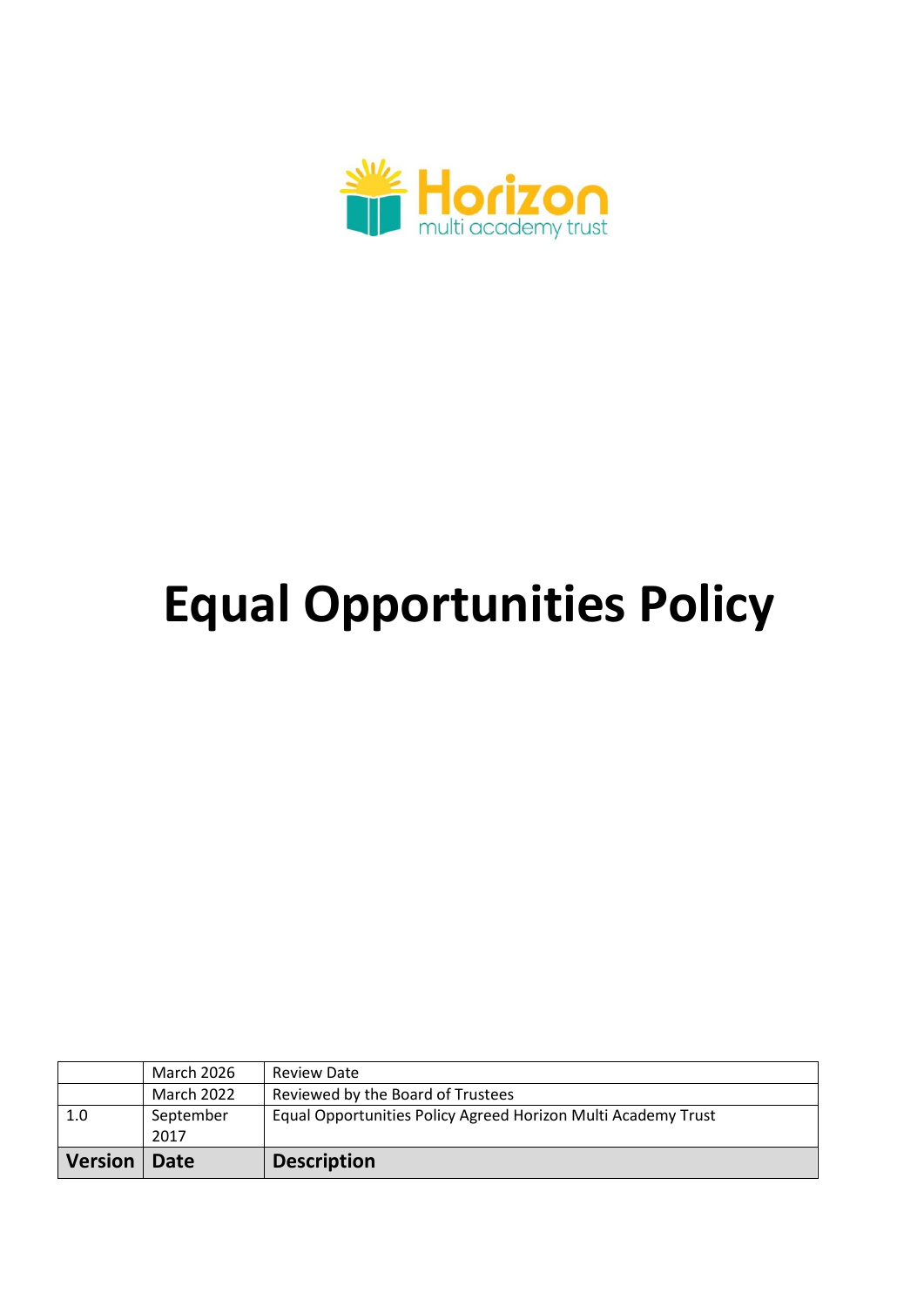## **Basic principles**

1 Every member of the trust is regarded as of equal worth and importance, irrespective of his/her creed, culture, class, race, gender, sexuality and/or disability.

2 A good education for all our pupils is possible only if equal opportunities practices are an integral feature of all aspects of the life of the school.

3 Equal Opportunities practices should be evident in

- the formal curriculum (the programme of lessons);
- the informal curriculum (extra-curricular activities); and
- the 'hidden' curriculum (the ethos of the school, the quality of personal relationships etc).

4 All members of the school should be aware of our equal opportunities policies. This includes pupils, teaching staff, education support staff, governors and parents.

5 Any member of the school acting in a manner contrary to the spirit of the policy should be made aware of the unacceptable nature of his/her behaviour.

Equal opportunities issues should be seen as inter-related and as applying to all aspects of our school life. This should be kept in mind when reading the points outlined below, which cover the main areas.

#### **1 Religion**

1.1 We acknowledge that members of the school come from diverse backgrounds: some have no religious faith, others are committed to a greater or lesser extent to a variety of religions. We seek to promote an ethos of tolerance based on understanding of and respect for the beliefs and practices of others.

1.2 With regard to the teaching of RE we consider that the role of the teacher is that of educator and not that of evangelist. We do not seek to make pupils religious, but to teach them about religion.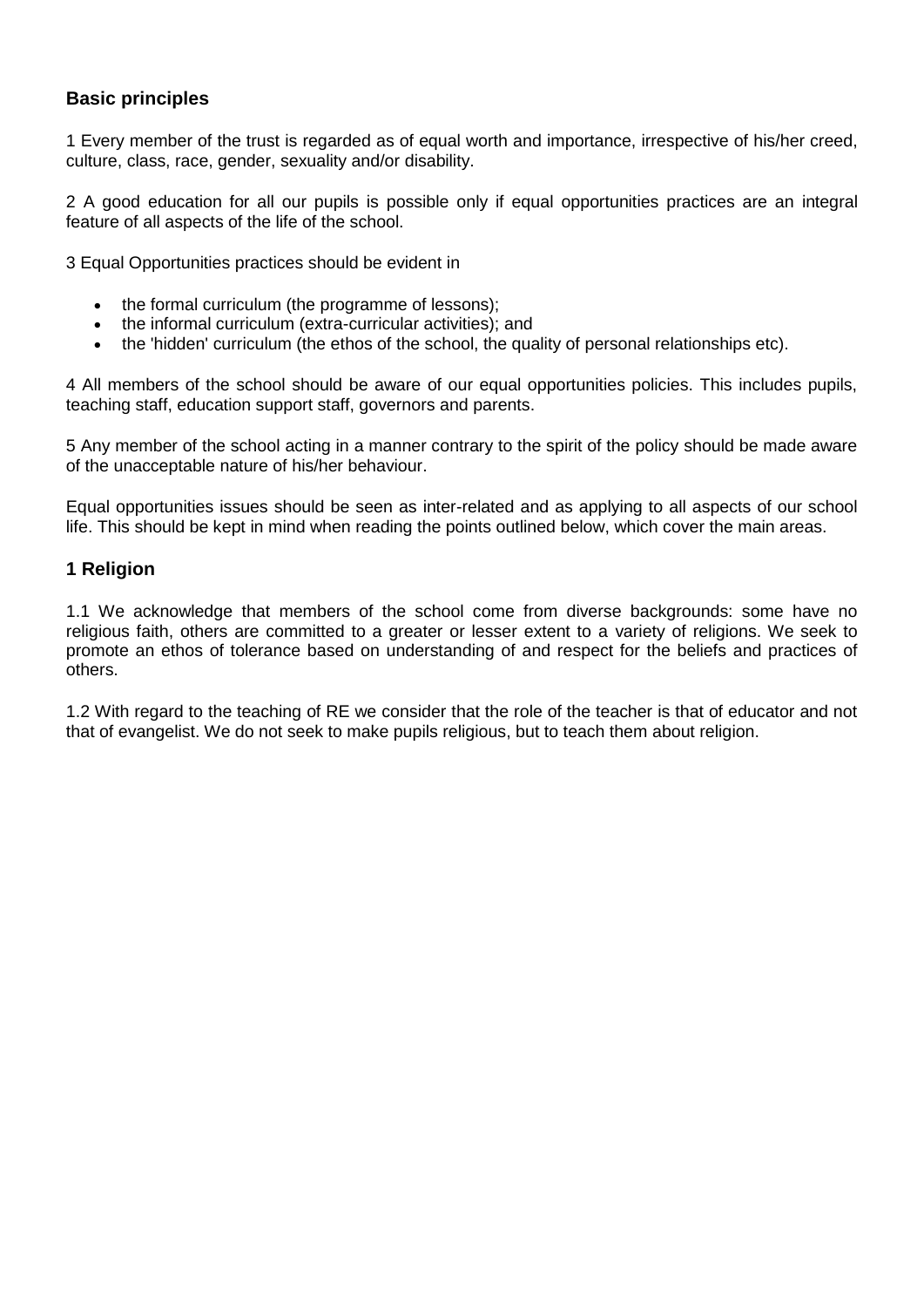## **2 Culture, class and race**

2.1 We acknowledge that members of the school come from diverse cultural, racial and socio-economic backgrounds and we endeavour to foster an atmosphere of mutual respect in order to help to promote a school and a society in which there is social, religious and racial harmony.

2.2 We recognise the inequalities of opportunity which exist within society for individuals and groups and are determined to take positive action to enable every individual to raise his/her self esteem, expectations and performance so as to have wider choices in life.

2.3 We understand the need to be different without being excluded.

2.4 We are happy for pupils to wear special forms of dress where these are an essential part of their religious or cultural background - sikhs' turbans, muslim girls' headscarves etc.

2.5 We value the history, experience and contribution of our multicultural community and seek to express this in the curriculum and life of our trust: all members should feel that their language or dialect is valued and that bilingualism is regarded as advantageous. We try to counter negative, patronising and stereotyped views: a prime cause of prejudice is ignorance and misunderstanding.

2.6 We make use of the Plymouth Faiths and Cultural Resource Centre for advice and teaching support.

2.7 We will not tolerate racist behaviour in any form.

2.8 We actively seek the involvement of our pupils' parents and inform them of our commitment to developing mutual respect.

#### **3 Gender**

3.1 As a trust, we accept that there are gender inequalities in our society which impose limits, so we constantly examine our curriculum, procedures and materials for gender bias or inequality.

3.2 We encourage pupils to be aware of the rigid sex stereotypes presented by, for example, the media. We try to ensure that our resources include non-sexist books which value the achievements of women as well as men.

3.3 We are committed to providing a curriculum which avoids unnecessary historical gender divisions. All pupils experience subjects previously considered to be suitable for a single sex e.g. rugby, netball, cooking, etc.

3.4 We try to ensure

- that teachers allocate their time fairly between the sexes,
- that all pupils have opportunities for working with pupils of both sexes,
- that we break down traditional sex stereotypes (for example by not asking boys to move furniture while girls tidy up).
- that pupils have opportunities for examining their own pre-conceived ideas of gender-roles,
- that pupils are encouraged to pursue less conventional subjects and interests (for example, girls to read more non-fiction and boys more fiction; girls to develop mechanical interests, boys creative skills),
- that, wherever possible, classes have equal numbers of boys and girls.

3.5 We do not differentiate between the sexes in respect of our school uniform.